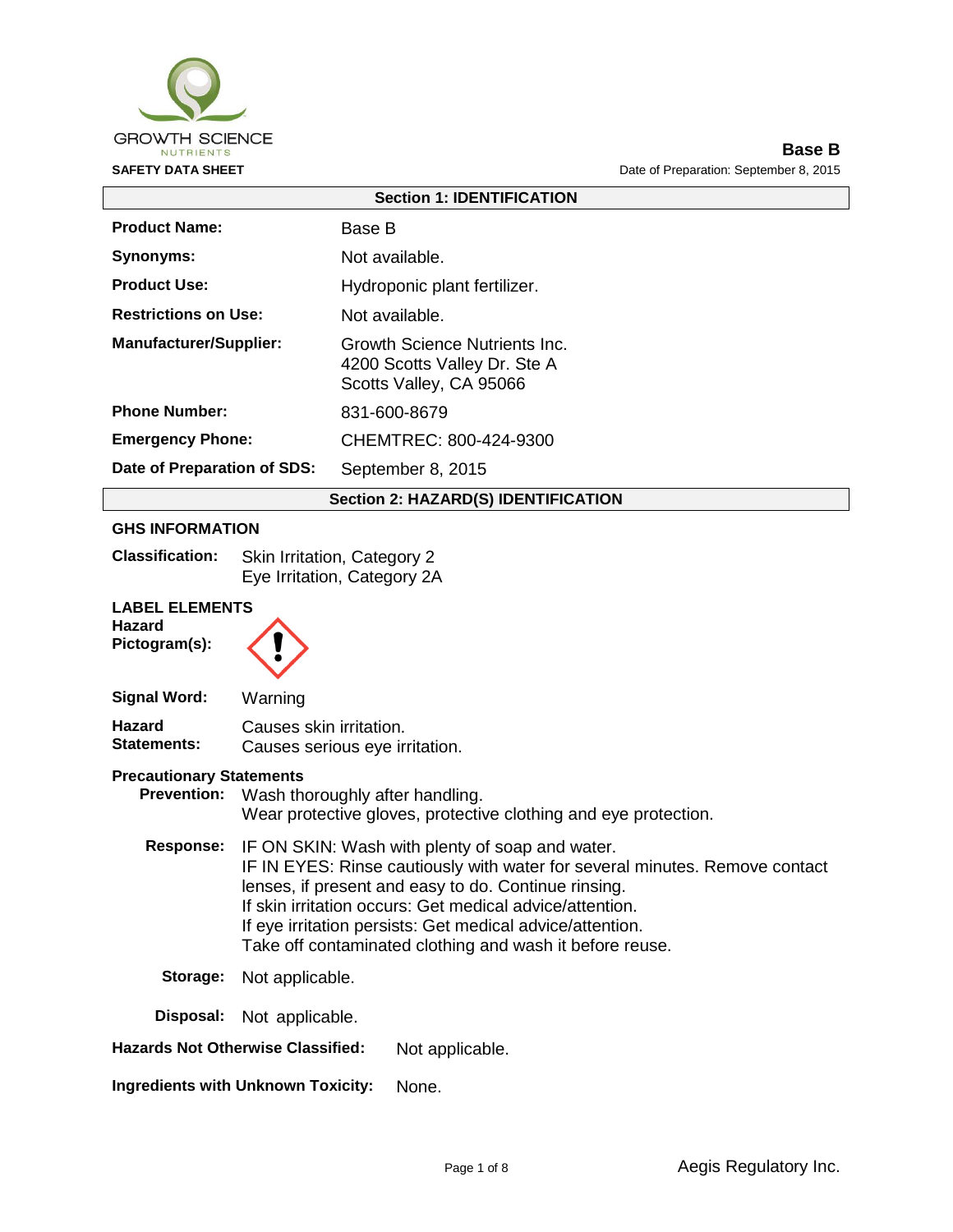

**Base B SAFETY DATA SHEET** Date of Preparation: September 8, 2015

This material is considered hazardous by the OSHA Hazard Communication Standard, (29 CFR 1910.1200).

This material is considered hazardous by the Hazardous Products Regulations, 2015.

| <b>Section 3: COMPOSITION / INFORMATION ON INGREDIENTS</b> |                                         |                                                                                                                                                                                                                                                                                                 |           |           |
|------------------------------------------------------------|-----------------------------------------|-------------------------------------------------------------------------------------------------------------------------------------------------------------------------------------------------------------------------------------------------------------------------------------------------|-----------|-----------|
| Hazardous Ingredient(s)                                    |                                         | Common name /<br><b>Synonyms</b>                                                                                                                                                                                                                                                                | CAS No.   | % wt./wt. |
| Phosphoric acid                                            |                                         | Not available.                                                                                                                                                                                                                                                                                  | 7664-38-2 | $3 - 5$   |
| Potassium hydroxide                                        |                                         | Not available.                                                                                                                                                                                                                                                                                  | 1310-58-3 | $1 - 3$   |
|                                                            |                                         |                                                                                                                                                                                                                                                                                                 |           |           |
|                                                            |                                         | <b>Section 4: FIRST-AID MEASURES</b>                                                                                                                                                                                                                                                            |           |           |
| Inhalation:                                                |                                         | If inhaled: Call a poison center or doctor if you feel unwell.                                                                                                                                                                                                                                  |           |           |
|                                                            |                                         | Acute and delayed symptoms and effects: May cause respiratory irritation.<br>Signs/symptoms may include cough, sneezing, nasal discharge,<br>headache, hoarseness, and nose and throat pain. Inhalation of high<br>concentrations of Potassium hydroxide can cause lung damage.                 |           |           |
| <b>Eye Contact:</b>                                        | persists: Get medical advice/attention. | If in eyes: Rinse cautiously with water for several minutes. Remove<br>contact lenses, if present and easy to do. Continue rinsing. If eye irritation                                                                                                                                           |           |           |
|                                                            | or hazy vision.                         | Acute and delayed symptoms and effects: Causes serious eye irritation.<br>Signs/symptoms may include redness, swelling, pain, tearing, and blurred                                                                                                                                              |           |           |
| <b>Skin Contact:</b>                                       | before reuse.                           | If on skin: Wash with plenty of soap and water. If skin irritation occurs: Get<br>medical advice/attention. Take off contaminated clothing and wash it                                                                                                                                          |           |           |
|                                                            |                                         | Acute and delayed symptoms and effects: Causes skin irritation.<br>Signs/symptoms may include localized redness, swelling, and itching.                                                                                                                                                         |           |           |
| Ingestion:                                                 |                                         | If swallowed: Call a poison center or doctor if you feel unwell. If vomiting<br>occurs naturally, have victim lean forward to reduce the risk of aspiration.<br>Do NOT induce vomiting unless directed to do so by medical personnel.<br>Never give anything by mouth to an unconscious person. |           |           |
|                                                            | nausea, vomiting and diarrhea.          | Acute and delayed symptoms and effects: May cause gastrointestinal<br>irritation. Signs/symptoms may include abdominal pain, stomach upset,                                                                                                                                                     |           |           |
| <b>General Advice:</b>                                     | (show the label or SDS where possible). | In case of accident or if you feel unwell, seek medical advice immediately                                                                                                                                                                                                                      |           |           |
| <b>Note to Physicians:</b>                                 | Symptoms may not appear immediately.    |                                                                                                                                                                                                                                                                                                 |           |           |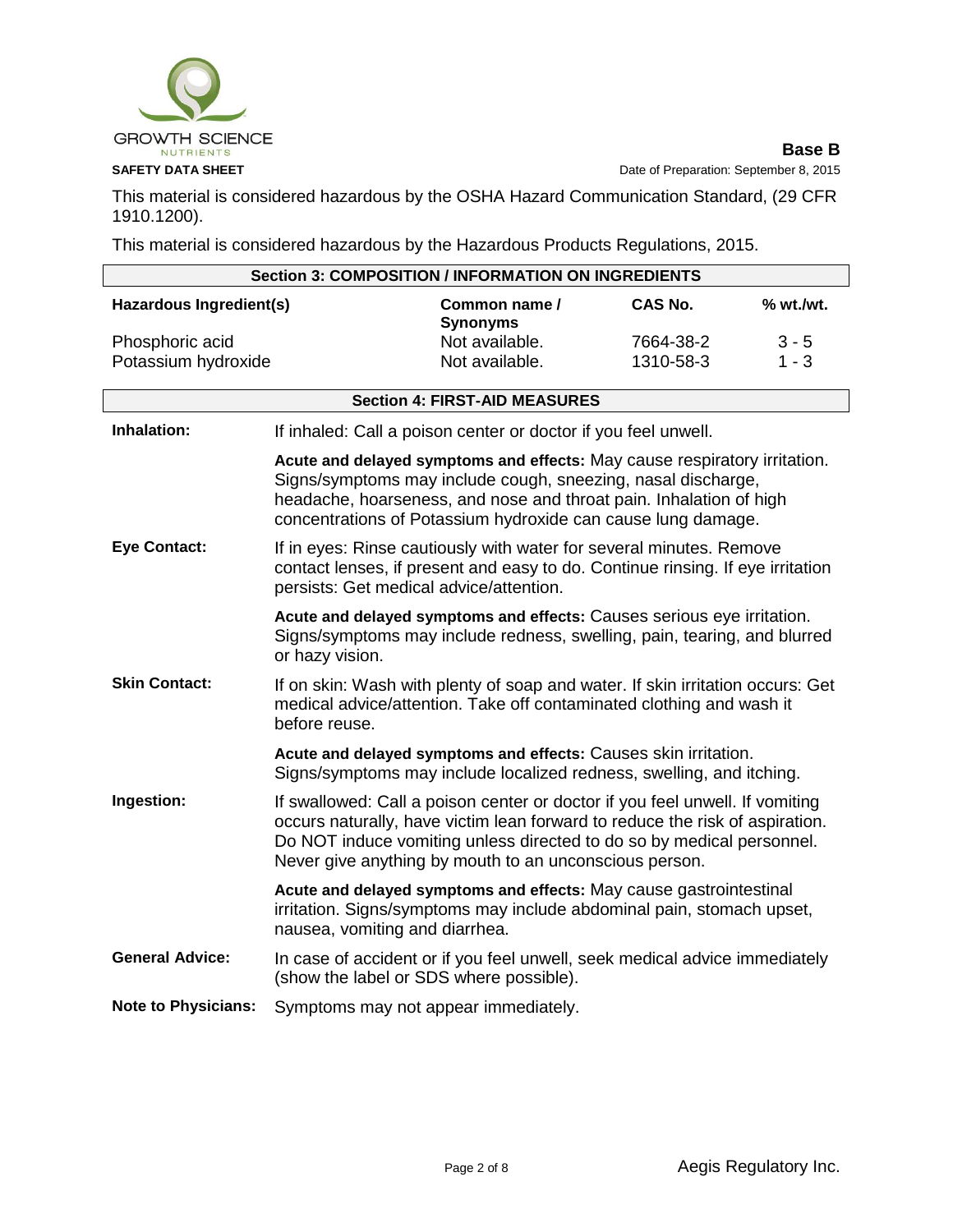

## **Section 5: FIRE-FIGHTING MEASURES**

#### **FLAMMABILITY AND EXPLOSION INFORMATION**

Not flammable or combustible by OSHA/WHMIS criteria.

| <b>Section 6: ACCIDENTAL RELEASE MEASURES</b>                                                                                                                                                                                                                                                                                     |                                                                                                             |  |
|-----------------------------------------------------------------------------------------------------------------------------------------------------------------------------------------------------------------------------------------------------------------------------------------------------------------------------------|-------------------------------------------------------------------------------------------------------------|--|
| Fire may produce irritating, corrosive and/or toxic gases.<br><b>Protection of Firefighters:</b><br>Runoff from fire control or dilution water may cause pollution.<br>Wear positive pressure self-contained breathing apparatus<br>(SCBA). Structural firefighters' protective clothing will only<br>provide limited protection. |                                                                                                             |  |
| <b>Products of Combustion:</b>                                                                                                                                                                                                                                                                                                    | Oxides of phosphorus. Phosphine.                                                                            |  |
| <b>Unsuitable Extinguishing Media:</b>                                                                                                                                                                                                                                                                                            | Not available.                                                                                              |  |
| <b>MEANS OF EXTINCTION</b><br><b>Suitable Extinguishing Media:</b>                                                                                                                                                                                                                                                                | Use appropriate extinguishing media for surrounding fire.                                                   |  |
| <b>Sensitivity to Mechanical Impact:</b><br><b>Sensitivity to Static Discharge:</b>                                                                                                                                                                                                                                               | This material is not sensitive to mechanical impact.<br>This material is not sensitive to static discharge. |  |

| <b>Section 6: ACCIDENTAL RELEASE MEASURES</b> |                                                                                                                   |  |
|-----------------------------------------------|-------------------------------------------------------------------------------------------------------------------|--|
| <b>Emergency Procedures:</b>                  | Keep unauthorized personnel away. Stay upwind. Keep out of low<br>areas. Ventilate closed spaces before entering. |  |
| <b>Personal Precautions:</b>                  | Do not touch or walk through spilled material. Use personal<br>protection recommended in Section 8.               |  |
| <b>Environmental Precautions:</b>             | Keep out of drains, sewers, ditches, and waterways.                                                               |  |
| <b>Methods for Containment:</b>               | Stop leak if without risk. Do not flush to sewer or allow to enter<br>waterways.                                  |  |
| <b>Methods for Clean-Up:</b>                  | Absorb or cover with dry earth, sand or other non-combustible<br>material and transfer to containers.             |  |
| <b>Other Information:</b>                     | See Section 13 for disposal considerations.                                                                       |  |
| <b>Section 7: HANDLING AND STORAGE</b>        |                                                                                                                   |  |

#### **Handling:**

Do not swallow. Wash thoroughly after handling. See Section 8 for information on Personal Protective Equipment.

#### **Storage:**

Store away from incompatible materials. See Section 10 for information on Incompatible Materials. Keep out of the reach of children.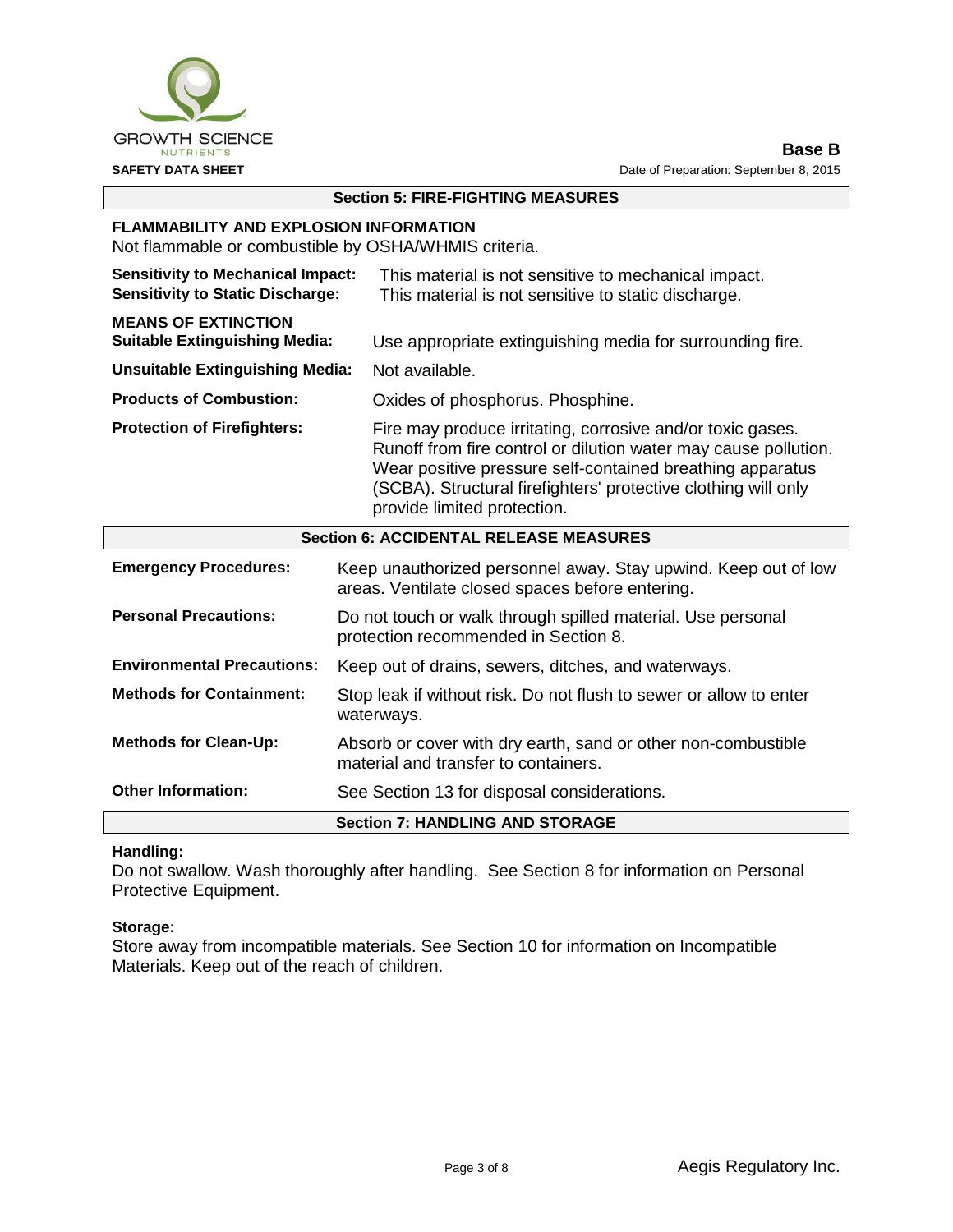

**Base B SAFETY DATA SHEET DATA SHEET Date of Preparation: September 8, 2015** 

### **Section 8: EXPOSURE CONTROLS / PERSONAL PROTECTION**

#### **Exposure Guidelines Component**

Phosphoric acid [CAS No. 7664-38-2] **ACGIH:** 1 mg/m³ (TWA); 3 mg/m³ (STEL); (1992) **OSHA:** 1 mg/m<sup>3</sup> (TWA); 3 mg/m³ (STEL) [Vacated]; Potassium hydroxide [CAS No. 1310-58-3]

**ACGIH:** 2 mg/m³ (C); (1992) **OSHA:** 2 mg/m<sup>3</sup> (C) [Vacated]

**TWA:** Time-Weighted Average

**Engineering Controls:** Not normally required.

# **PERSONAL PROTECTIVE EQUIPMENT (PPE)**



| <b>Eye/Face Protection:</b>            | Wear safety glasses. Ensure that eyewash stations are<br>close to the workstation location. Use equipment for eye<br>protection that meets the standards referenced by CSA<br>Standard CAN/CSA-Z94.3-92 and OSHA regulations in 29<br>CFR 1910.133 for Personal Protective Equipment. |
|----------------------------------------|---------------------------------------------------------------------------------------------------------------------------------------------------------------------------------------------------------------------------------------------------------------------------------------|
| <b>Hand Protection:</b>                | Wear protective gloves. Consult manufacturer specifications<br>for further information.                                                                                                                                                                                               |
| <b>Skin and Body Protection:</b>       | Wear protective clothing.                                                                                                                                                                                                                                                             |
| <b>Respiratory Protection:</b>         | Not required under normal use conditions. or self-contained<br>breathing apparatus must be used.                                                                                                                                                                                      |
| <b>General Hygiene Considerations:</b> | Handle according to established industrial hygiene and<br>safety practices. Consult a competent industrial hygienist to<br>determine hazard potential and/or the PPE manufacturers to<br>ensure adequate protection.                                                                  |

|                         | <b>Section 9: PHYSICAL AND CHEMICAL PROPERTIES</b> |
|-------------------------|----------------------------------------------------|
| Appearance:             | Clear liquid.                                      |
| Colour:                 | Colourless.                                        |
| Odour:                  | Like citrus.                                       |
| <b>Odour Threshold:</b> | Not available.                                     |
| <b>Physical State:</b>  | Liquid.                                            |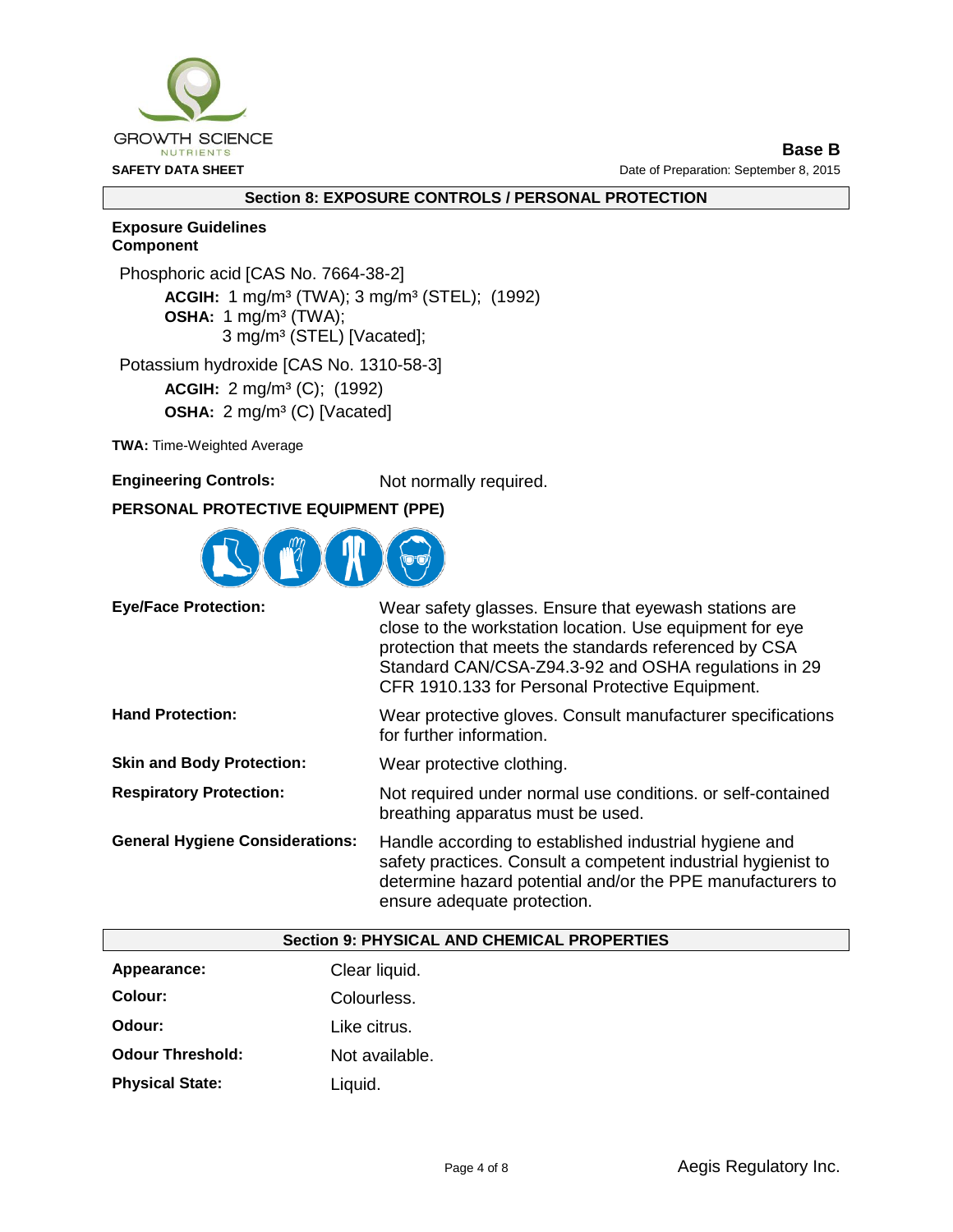

**Distribution:**

| <b>SAFETY DATA SHEET</b>                           |                   | Date of Preparation: September 8, 2015 |
|----------------------------------------------------|-------------------|----------------------------------------|
| pH:                                                | 3.9               |                                        |
| <b>Melting Point / Freezing</b><br>Point:          | Not available.    |                                        |
| <b>Initial Boiling Point:</b>                      | Not available.    |                                        |
| <b>Boiling Range:</b>                              | Not available.    |                                        |
| <b>Flash Point:</b>                                | Not available.    |                                        |
| <b>Evaporation Rate:</b>                           | Not available.    |                                        |
| Flammability (solid, gas):                         | Not applicable.   |                                        |
| <b>Lower Flammability Limit:</b>                   | Not available.    |                                        |
| <b>Upper Flammability Limit:</b>                   | Not available.    |                                        |
| Vapor Pressure:                                    | Not available.    |                                        |
| <b>Vapor Density:</b>                              | Not available.    |                                        |
| <b>Relative Density:</b>                           | Not available.    |                                        |
| <b>Solubilities:</b>                               | Soluble in water. |                                        |
| <b>Partition Coefficient: n-</b><br>Octanol/Water: | Not available.    |                                        |
| <b>Auto-ignition Temperature:</b>                  | Not available.    |                                        |
| Decomposition<br>Temperature:                      | Not available.    |                                        |
| <b>Viscosity:</b>                                  | Not available.    |                                        |
| Percent Volatile, wt. %:                           | Not available.    |                                        |
| VOC content, wt. %:                                | Not available.    |                                        |
| Density:                                           | Not available.    |                                        |
| <b>Coefficient of Water/Oil</b>                    | Not available.    |                                        |

# **Section 10: STABILITY AND REACTIVITY**

| <b>Reactivity:</b>                                         | Contact with incompatible materials. Sources of ignition. Exposure to<br>heat. |
|------------------------------------------------------------|--------------------------------------------------------------------------------|
| <b>Chemical Stability:</b>                                 | Stable under normal storage conditions.                                        |
| <b>Possibility of Hazardous</b><br><b>Reactions:</b>       | Not available.                                                                 |
| <b>Conditions to Avoid:</b>                                | Contact with incompatible materials. Sources of ignition. Exposure to<br>heat. |
| <b>Incompatible Materials:</b>                             | Strong bases. Metals.                                                          |
| <b>Hazardous Decomposition Products:</b><br>Not available. |                                                                                |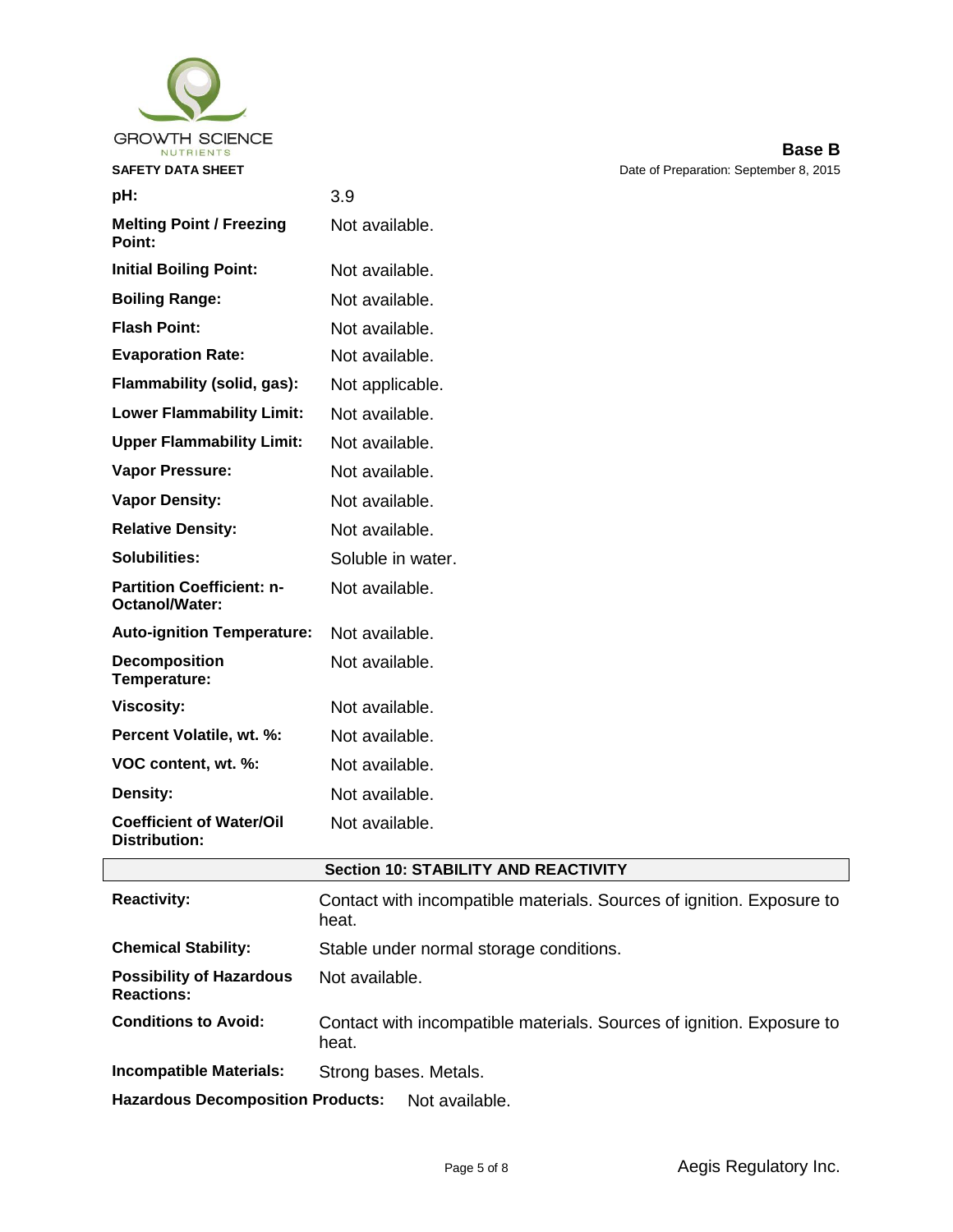

# **Section 11: TOXICOLOGICAL INFORMATION**

#### **EFFECTS OF ACUTE EXPOSURE**

|  | <b>Product Toxicity</b> |
|--|-------------------------|
|--|-------------------------|

**Oral:** Not available.

**Dermal:** Not available.

**Inhalation:** Not available.

#### **Component Toxicity**

| Component           | <b>CAS No.</b> | LD <sub>50</sub> oral     | LD <sub>50</sub> dermal | $LC_{50}$                        |
|---------------------|----------------|---------------------------|-------------------------|----------------------------------|
| Phosphoric acid     | 7664-38-2      | 1530 mg/kg (rat)          | 2740 mg/ka              | $> 850$ mg/m <sup>3</sup> (rat), |
|                     |                |                           | (rabbit)                | 1H                               |
| Potassium hydroxide |                | 1310-58-3 273 mg/kg (rat) | Not available.          | Not available.                   |

**Likely Routes of Exposure:** Eye contact. Skin contact. Inhalation. Ingestion.

Target Organs: Skin. Eyes. Gastrointestinal tract. Respiratory system.

#### **Symptoms (including delayed and immediate effects)**

| Inhalation: | May cause respiratory irritation. Signs/symptoms may include cough, sneezing,<br>nasal discharge, headache, hoarseness, and nose and throat pain. Inhalation of<br>high concentrations of Potassium hydroxide can cause lung damage. |
|-------------|--------------------------------------------------------------------------------------------------------------------------------------------------------------------------------------------------------------------------------------|
| Eye:        | Causes serious eye irritation. Signs/symptoms may include redness, swelling, pain,<br>tearing, and blurred or hazy vision.                                                                                                           |
| Skin:       | Causes skin irritation. Signs/symptoms may include localized redness, swelling,<br>and itching.                                                                                                                                      |
| Ingestion:  | May cause gastrointestinal irritation. Signs/symptoms may include abdominal pain,<br>stomach upset, nausea, vomiting and diarrhea.                                                                                                   |

**Skin Sensitization:** Not available.

**Respiratory Sensitization:** Not available.

**Medical Conditions**  Not available.

**Aggravated By Exposure:**

#### **EFFECTS OF CHRONIC EXPOSURE (from short and long-term exposure)**

| Skin. Eyes. Gastrointestinal tract. Respiratory system.                                                           |
|-------------------------------------------------------------------------------------------------------------------|
| Prolonged or repeated contact may dry skin and cause irritation.                                                  |
| This product does not contain any carcinogens or potential<br>carcinogens as listed by ACGIH, IARC, OSHA, or NTP. |
| Not available.                                                                                                    |
| Not available.                                                                                                    |
| Not available.                                                                                                    |
|                                                                                                                   |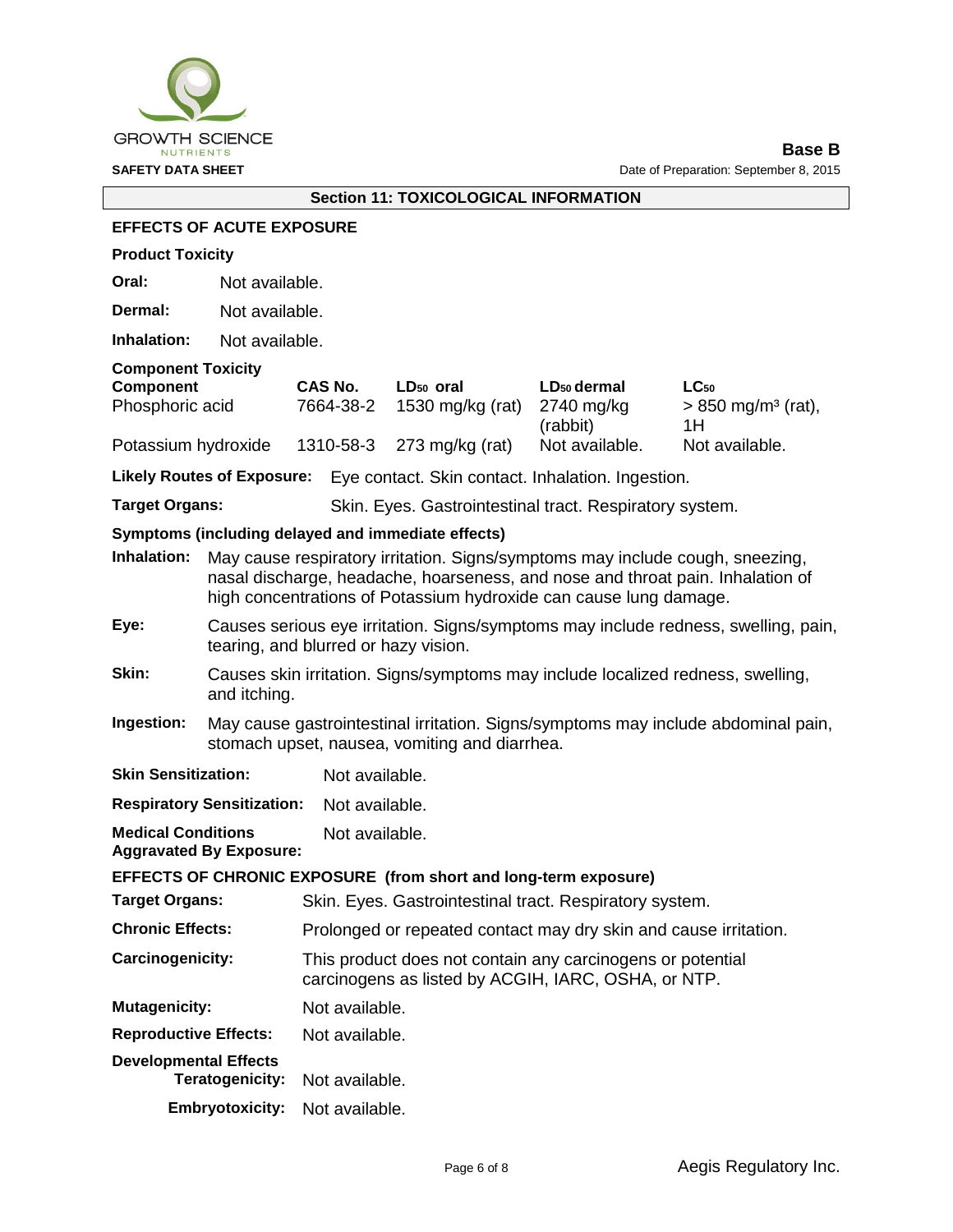

**Base B SAFETY DATA SHEET DATA SHEET Date of Preparation: September 8, 2015** 

#### **Toxicologically Synergistic Materials:** Not available.

| <b>Section 12: ECOLOGICAL INFORMATION</b>                                                                                                                                                                                  |                |  |
|----------------------------------------------------------------------------------------------------------------------------------------------------------------------------------------------------------------------------|----------------|--|
| <b>Ecotoxicity:</b>                                                                                                                                                                                                        | Not available. |  |
| <b>Persistence / Degradability:</b>                                                                                                                                                                                        | Not available. |  |
| <b>Bioaccumulation / Accumulation:</b><br>Not available.                                                                                                                                                                   |                |  |
| <b>Mobility in Environment:</b>                                                                                                                                                                                            | Not available. |  |
| <b>Other Adverse Effects:</b>                                                                                                                                                                                              | Not available. |  |
| <b>Section 13: DISPOSAL CONSIDERATIONS</b>                                                                                                                                                                                 |                |  |
| <b>Disposal Instructions:</b><br>Disposal should be in accordance with applicable regional, national<br>and local laws and regulations. Local regulations may be more<br>stringent than regional or national requirements. |                |  |
| <b>Section 14: TRANSPORT INFORMATION</b>                                                                                                                                                                                   |                |  |

# **U.S. Department of Transportation (DOT)**

| <b>Proper Shipping Name:</b> | Not regulated.  |
|------------------------------|-----------------|
| Class:                       | Not applicable. |
| <b>UN Number:</b>            | Not applicable. |
| <b>Packing Group:</b>        | Not applicable. |
| <b>Label Code:</b>           | Not applicable. |
|                              |                 |

#### **Canada Transportation of Dangerous Goods (TDG)**

| <b>Proper Shipping Name:</b> | Not regulated.  |
|------------------------------|-----------------|
| Class:                       | Not applicable. |
| <b>UN Number:</b>            | Not applicable. |
| <b>Packing Group:</b>        | Not applicable. |
| <b>Label Code:</b>           | Not applicable. |

#### **Section 15: REGULATORY INFORMATION**

#### **Federal Regulations**

#### **United States**

This SDS has been prepared to meet the U.S. OSHA Hazard Communication Standard, 29 CFR 1910.1200.

#### **SARA Title III**

| Component           | <b>Section</b><br>302 (EHS)<br>TPQ (lbs.) | <b>Section</b><br><b>304 EHS</b><br>RQ (lbs.) | <b>CERCL</b><br>A RQ<br>(lbs.) | <b>Section</b><br>313 | <b>RCRA</b><br><b>CODE</b> | <b>CAA</b><br>112(r)TQ<br>(lbs.) |
|---------------------|-------------------------------------------|-----------------------------------------------|--------------------------------|-----------------------|----------------------------|----------------------------------|
| Phosphoric acid     | Not listed.                               | Not listed.                                   | 5000                           | Not listed.           | Not listed.                | 10000                            |
| Potassium hydroxide | Not listed.                               | Not listed.                                   | 1000                           | 313                   | Not listed.                | Not listed.                      |